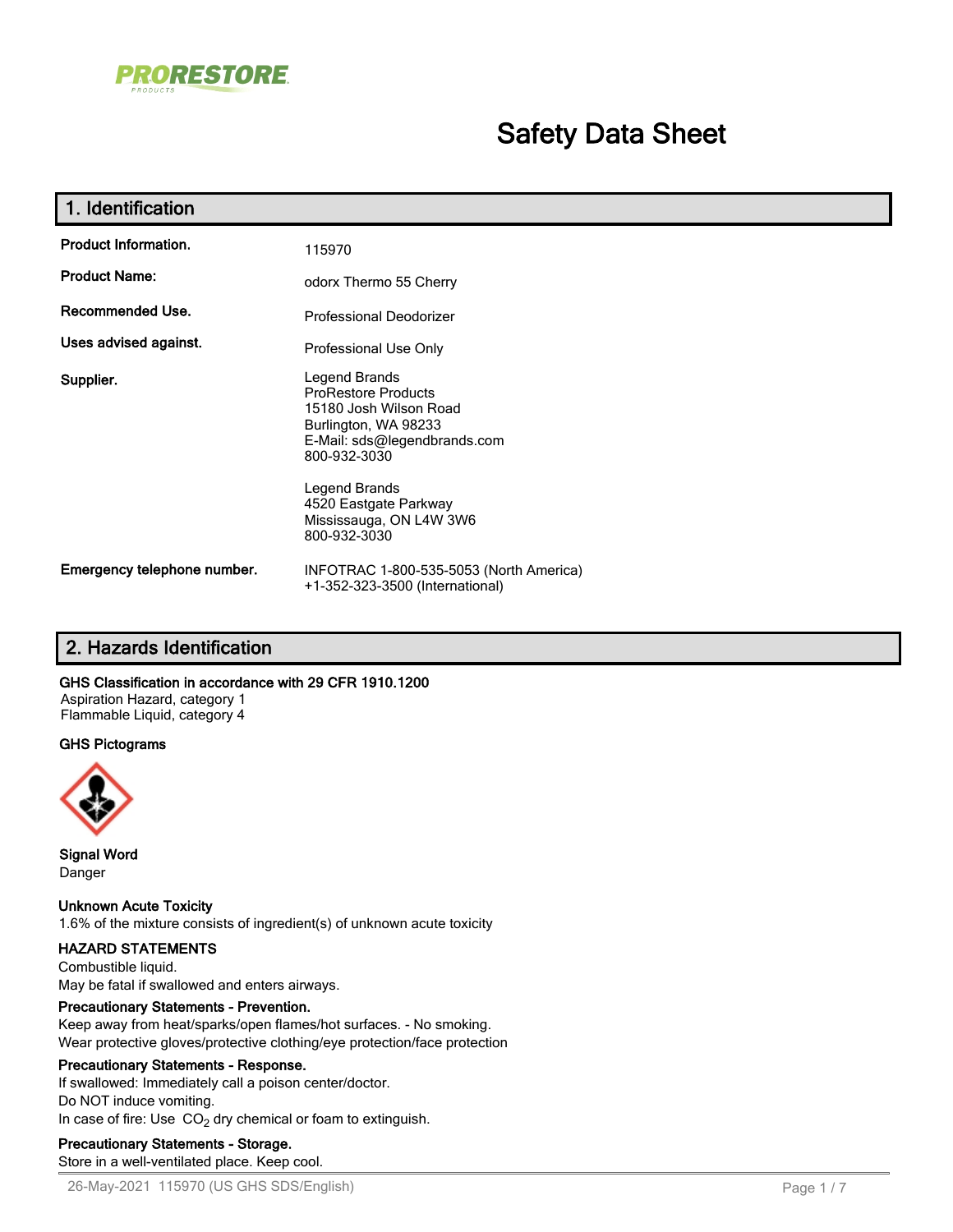Store locked up.

#### **Precautionary Statements - Disposal.**

Dispose of contents in accordance with local/regional/national/international regulations.

| 3. Composition/Information on Ingredients |              |  |  |
|-------------------------------------------|--------------|--|--|
| CAS-No.                                   | <u>Wt. %</u> |  |  |
| 64742-47-8                                | 75-100       |  |  |
| 100-52-7                                  | $2.5 - 10$   |  |  |
| 628-63-7                                  | $1.0 - 2.5$  |  |  |
|                                           |              |  |  |

The exact percentage (concentration) of composition has been withheld as a trade secret.

## **4. First-aid Measures**

#### **Description of first-aid measures.**

#### **General advice.**

Call a physician if irritation develops or persists. Show this safety data sheet to the doctor in attendance. When symptoms persist or in all cases of doubt seek medical advice.

## **Inhalation.**

Move to fresh air. If symptoms persist, call a physician. If not breathing, give artificial respiration.

#### **Skin contact.**

If skin irritation persists, call a physician. Wash off immediately with soap and plenty of water. Remove all contaminated clothes and shoes.

#### **Eye contact.**

Rinse thoroughly with plenty of water for at least 15 minutes and consult a physician. Call a physician if irritation develops or persists. Remove contact lenses, if present.

#### **Ingestion.**

Do NOT induce vomiting. Never give anything by mouth to an unconscious person. Call a physician immediately. Gently wipe or rinse the inside of the mouth with water.

#### **Symptoms.**

See Section 2.2, Label Elements and/or Section 11, Toxicological effects.

#### **Notes to physician.**

Treat symptomatically.

## **5. Fire-fighting Measures**

#### **Extinguishing media.**

#### **Suitable extinguishing media.**

Water spray. Foam. Dry powder. Dry chemical. Alcohol-resistant foam. Use extinguishing measures that are appropriate to local circumstances and the surrounding environment. Carbon dioxide (CO<sub>2</sub>).

#### **Extinguishing media which shall not be used for safety reasons.**

High volume water jet.

#### **Special hazards arising from the substance or mixture.**

Flash back possible over considerable distance. Hazardous decomposition products formed under fire conditions.

#### **Advice for firefighters.**

As in any fire, wear self-contained breathing apparatus pressure-demand, MSHA/NIOSH (approved or equivalent) and full protective gear.

## **6. Accidental Release Measures**

#### **Personal precautions, protective equipment and emergency procedures.**

#### **Personal precautions.**

Avoid contact with skin, eyes and clothing. Ensure adequate ventilation, especially in confined areas. Do not breathe vapors or spray mist.

#### **Advice for emergency responders.**

Remove all sources of ignition. Use personal protection recommended in Section 8.

#### **Environmental precautions.**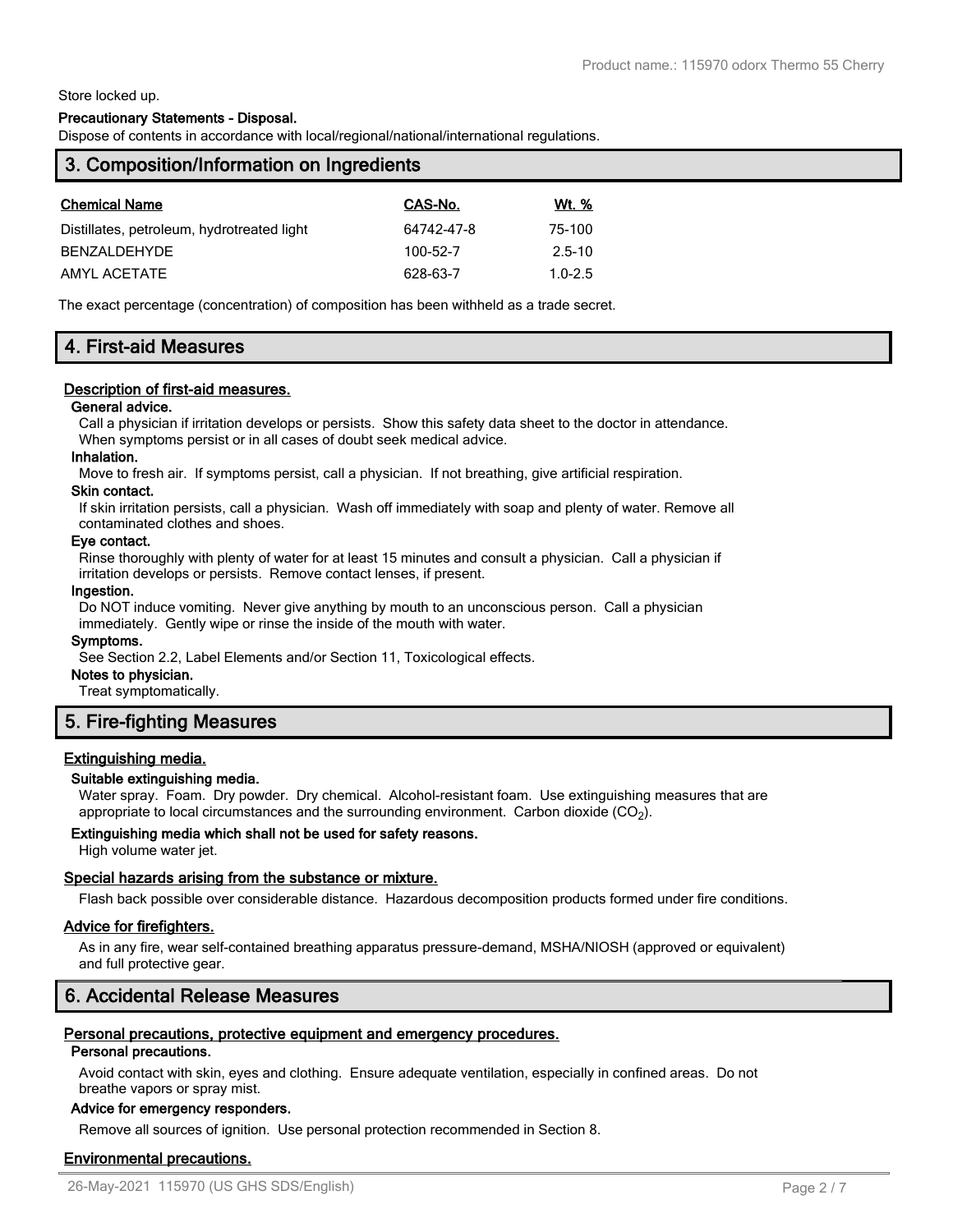Prevent further leakage or spillage if safe to do so. Do not allow material to contaminate ground water system. Prevent product from entering drains. See Section 12 for additional Ecological information.

#### **Methods and materials for containment and cleaning up.**

#### **Methods for Containment.**

Prevent further leakage or spillage if safe to do so. Pick up and transfer to properly labeled containers. Use personal protective equipment. Remove all sources of ignition.

#### **Methods for cleaning up.**

Use personal protective equipment as required.

#### **Reference to other sections.**

See section 8 for more information.

## **7. Handling and Storage**

#### **Conditions for safe storage, including any incompatibilities.**

#### **Advice on safe handling.**

Handle in accordance with good industrial hygiene and safety practice. Keep away from sources of ignition - No smoking.

#### **Hygiene measures.**

See section 7 for more information.

#### **Storage Conditions.**

Keep containers tightly closed in a cool, well-ventilated place. Store in original container.

## **8. Exposure Controls/Personal Protection**

| <b>Ingredients with Occupational Exposure Limits</b> |                      |                       |              |                         |  |
|------------------------------------------------------|----------------------|-----------------------|--------------|-------------------------|--|
| <b>Chemical Name</b>                                 | <b>ACGIH TLV-TWA</b> | <b>ACGIH-TLV STEL</b> | OSHA PEL-TWA | <b>OSHA PEL-CEILING</b> |  |
| AMYL ACETATE                                         | 50 ppm               | $100$ ppm             | $100$ ppm    | N.E.                    |  |

**TLV = Threshold Limit Value TWA = Time Weighted Average PEL = Permissible Exposure Limit STEL = Short-Term Exposure Limit N.E. = Not Established**

#### **Engineering Measures.**

Showers, eyewash stations, and ventilation systems.

#### **Personal protective equipment.**

#### **Eye/Face Protection.**

Safety glasses with side-shields.

#### **Skin and body protection.**

Wear suitable protective clothing.

#### **Respiratory protection.**

In case of insufficient ventilation wear suitable respiratory equipment.

#### **9. Physical and chemical properties.**

#### **Information on basic physical and chemical properties.**

| Liguid                   |
|--------------------------|
| transparent              |
| Colorless                |
| Cherry                   |
| No Information           |
| No Information           |
| No Information           |
| 68 (154.40)              |
| 77 - 324 (170.6 - 615.2) |
| No Information           |
|                          |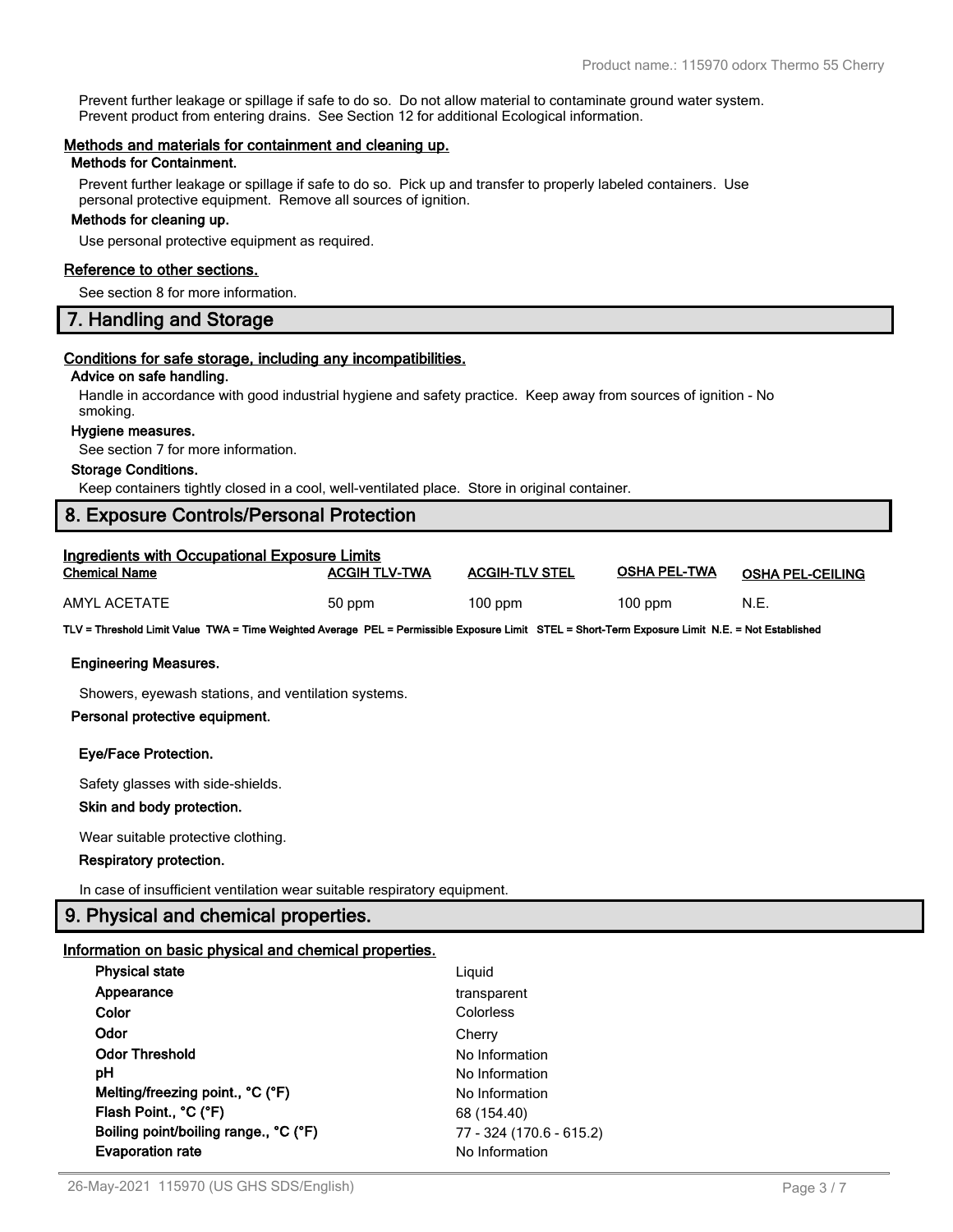| <b>Explosive properties.</b>            | No In  |
|-----------------------------------------|--------|
| Vapor pressure.                         | No In  |
| Vapor density.                          | No In  |
| Specific Gravity. (g/cm <sup>3</sup> )  | 0.790  |
| Water solubility.                       | Insolu |
| <b>Partition coefficient.</b>           | No Int |
| Autoignition temperature <sup>°</sup> C | No In  |
| Decomposition Temperature °C.           | No In  |
| Viscosity, kinematic.                   | No Int |
|                                         |        |

#### **Other information.**

**Volatile organic compounds (VOC) content.** No Information **Density, Ib/gal No Information No Information** 

**Explosive properties.** No Information **No Information No Information Insoluble in water No Information No Information No Information No Information** 

## **10. Stability and Reactivity**

#### **Reactivity.**

Stable under normal conditions.

#### **Chemical stability.**

Stable under recommended storage conditions.

#### **Possibility of hazardous reactions.**

None known based on information supplied.

#### **Conditions to Avoid.**

Strong oxidizing agents.

#### **Incompatible Materials.**

None known based on information supplied.

#### **Hazardous Decomposition Products.**

Carbon dioxide (CO<sub>2</sub>), carbon monoxide (CO), oxides of nitrogen (NO<sub>x</sub>), dense black smoke.

## **11. Toxicological Information**

#### **Information on toxicological effects.**

#### **Acute toxicity.**

**Product Information**

No Information

#### **The following values are calculated based on chapter 3.1 of the GHS document.**

**ATEmix (oral)** 32,322.1 mg/kg **ATEmix (dermal)** 31,271.4 mg/kg

**Component Information.**

| CAS-No.                                      | <b>Chemical Name</b>    | LD50 Oral      | LD50 Dermal           | <b>LC50</b> Inhalation |  |  |  |
|----------------------------------------------|-------------------------|----------------|-----------------------|------------------------|--|--|--|
| 100-52-7                                     | <b>BENZALDEHYDE</b>     | 1292 mg/kg Rat | >1250 mg/kg<br>Rabbit | N.I.                   |  |  |  |
| 628-63-7                                     | <b>AMYL ACETATE</b>     | 6500 mg/kg Rat | N.I.                  | N.I.                   |  |  |  |
|                                              | $N.I. = No Information$ |                |                       |                        |  |  |  |
| Skin corrosion/irritation.<br>SKIN IRRITANT. |                         |                |                       |                        |  |  |  |
| Eye damage/irritation.                       |                         |                |                       |                        |  |  |  |
| No Information                               |                         |                |                       |                        |  |  |  |
| Respiratory or skin sensitization.           |                         |                |                       |                        |  |  |  |
| No Information                               |                         |                |                       |                        |  |  |  |

**Ingestion.**

No Information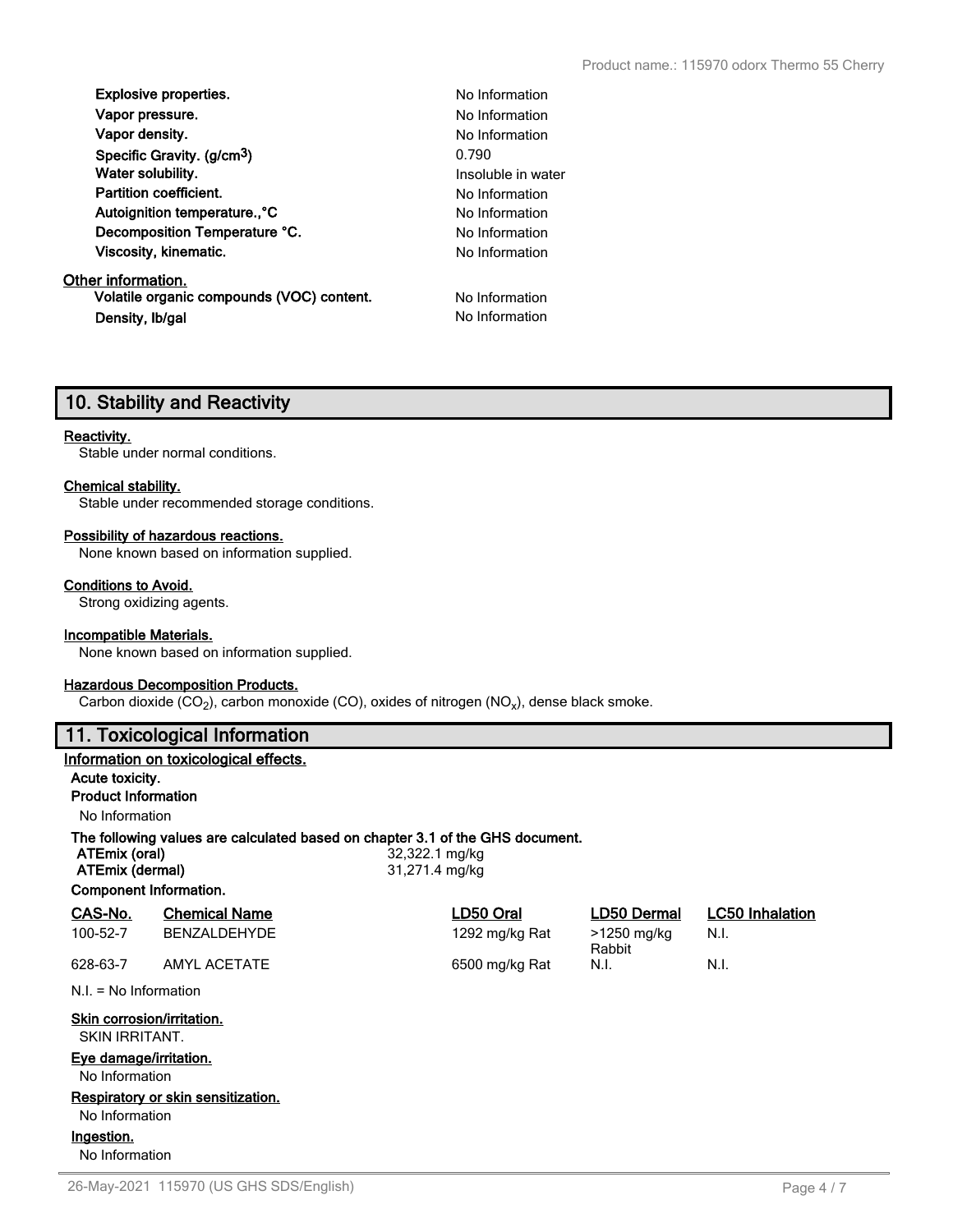#### **Germ cell mutagenicity.**

No Information

#### **Carcinogenicity.**

No Information

#### **Reproductive toxicity.**

No Information

**Specific target organ systemic toxicity (single exposure).**

No Information

#### **Specific target organ systemic toxicity (repeated exposure).**

No Information

## **Aspiration hazard.**

Aspiration hazard if swallowed - can enter lungs and cause damage.

#### **Primary Route(s) of Entry**

No Information

## **12. Ecological Information**

#### **Toxicity.**

0.00% of the mixture consists of ingredient(s) of unknown aquatic toxicity

## **Ecotoxicity effects.**

| Chemical Name                                               | <b>Toxicity to algae</b> | Toxicity to fish                                                                                                                                                                                                                                     | Toxicity to daphnia and other<br>aquatic invertebrates |
|-------------------------------------------------------------|--------------------------|------------------------------------------------------------------------------------------------------------------------------------------------------------------------------------------------------------------------------------------------------|--------------------------------------------------------|
| Distillates, petroleum,<br>hydrotreated light<br>64742-47-8 |                          | LC50 96 h Pimephales promelas<br>45 mg/L, LC50 96 h Lepomis<br>macrochirus 2.2 mg/L, LC50 96 h<br>Oncorhynchus mykiss 2.4 mg/L                                                                                                                       |                                                        |
| <b>BENZALDEHYDE</b><br>100-52-7                             |                          | LC50 96 h Oncorhynchus mykiss<br>10.6 - 11.8 mg/L, LC50 96 h<br>Oncorhynchus mykiss 12.69 mg/<br>L, LC50 96 h Lepomis<br>macrochirus 0.8 - 1.44 mg/L,<br>LC50 96 h Pimephales promelas<br>6.8 - 8.53 mg/L, LC50 96 h<br>Lepomis macrochirus 7.5 mg/L |                                                        |
| <b>AMYL ACETATE</b><br>628-63-7                             |                          | LC50 96 h Lepomis macrochirus<br>650 mg/L                                                                                                                                                                                                            |                                                        |

#### **Persistence and degradability.**

No data are available on the product itself.

#### **Bioaccumulative potential.**

Discharge into the environment must be avoided.

| CAS-No.  | <b>Chemical Name</b> | log POW |
|----------|----------------------|---------|
| 100-52-7 | BENZALDEHYDE         | 1.48    |
|          |                      |         |

#### **Mobility in soil.**

No information

#### **Other adverse effects.**

No information

## **13. Disposal Considerations**

### **Waste Disposal Guidance.**

Disposal should be in accordance with applicable regional, national and local laws and regulations.

# **14. Transport Information DOT** No Information **IMDG** No Information

**IATA** No Information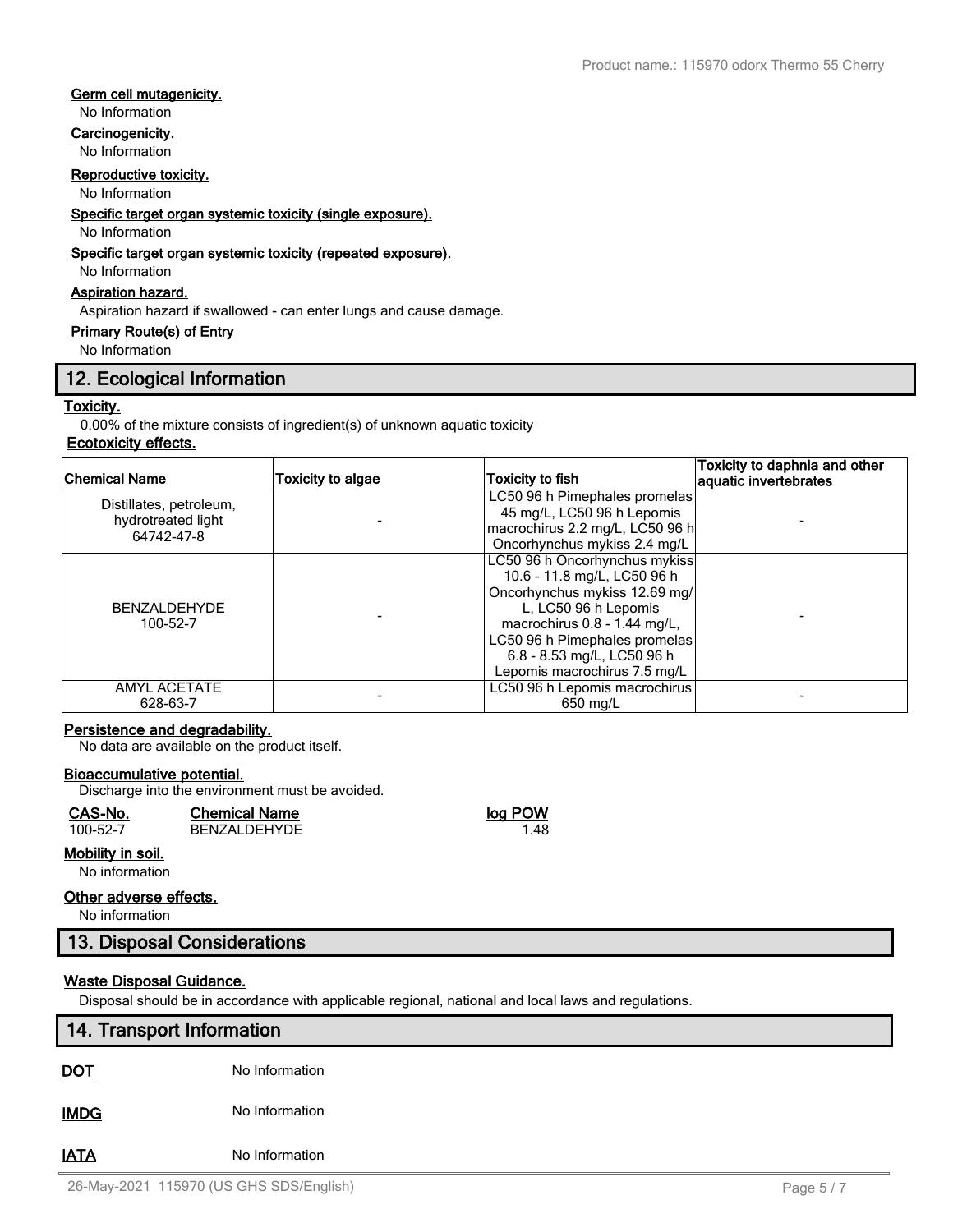## **15. Regulatory Information**

## **International Inventories:**

| <b>TSCA</b>          | Complies                                                                                          |  |  |
|----------------------|---------------------------------------------------------------------------------------------------|--|--|
| DSL                  | Complies                                                                                          |  |  |
| <b>DSL/NDSL</b>      | Complies                                                                                          |  |  |
| <b>EINECS/ELINCS</b> |                                                                                                   |  |  |
| <b>ENCS</b>          |                                                                                                   |  |  |
| <b>IECSC</b>         | Complies                                                                                          |  |  |
| <b>KECI</b>          | Complies                                                                                          |  |  |
| <b>PICCS</b>         | Complies                                                                                          |  |  |
| <b>AICS</b>          | Complies                                                                                          |  |  |
| <b>NZIoC</b>         | Complies                                                                                          |  |  |
| TCSI                 |                                                                                                   |  |  |
| <b>TSCA</b>          | United States Toxic Substances Control Act Section 8(b) Inventory.                                |  |  |
| <b>DSL</b>           | Canadian Domestic Substances List.                                                                |  |  |
| <b>DSL/NDSL</b>      | Canadian Domestic Substances List/Canadian Non-Domestic Substances List                           |  |  |
| <b>EINECS/ELINCS</b> | European Inventory of Existing Chemical Substances/European List of Notified Chemical Substances. |  |  |
| <b>ENCS</b>          | Japan Existing and New Chemical Substances.                                                       |  |  |
| <b>IECSC</b>         | China Inventory of Existing Chemical Substances.                                                  |  |  |
| <b>KECL</b>          | Korean Existing and Evaluated Chemical Substances.                                                |  |  |
| <b>PICCS</b>         | Philippines Inventory of Chemicals and Chemical Substances.                                       |  |  |
| <b>AICS</b>          | Australian Inventory of Chemical Substances.                                                      |  |  |
| <b>NZIOC</b>         | New Zealand Inventory of Chemicals.                                                               |  |  |
| <b>TCSI</b>          | Taiwan Chemical Substance Inventory                                                               |  |  |

## **U.S. Federal Regulations:**

## **SARA SECTION 313:**

This product does not contain any chemicals that are subject to the reporting requirements of SARA 313. **TOXIC SUBSTANCES CONTROL ACT 12(b):**

This product does not contain any chemicals that are subject to the reporting requirements of TSCA 12(b).

## **CALIFORNIA PROPOSITION 65 CARCINOGENS**

No Proposition 65 Carcinogens exist in this product. **CALIFORNIA PROPOSITION 65 REPRODUCTIVE TOXINS**

No Proposition 65 Reproductive Toxins exist in this product.